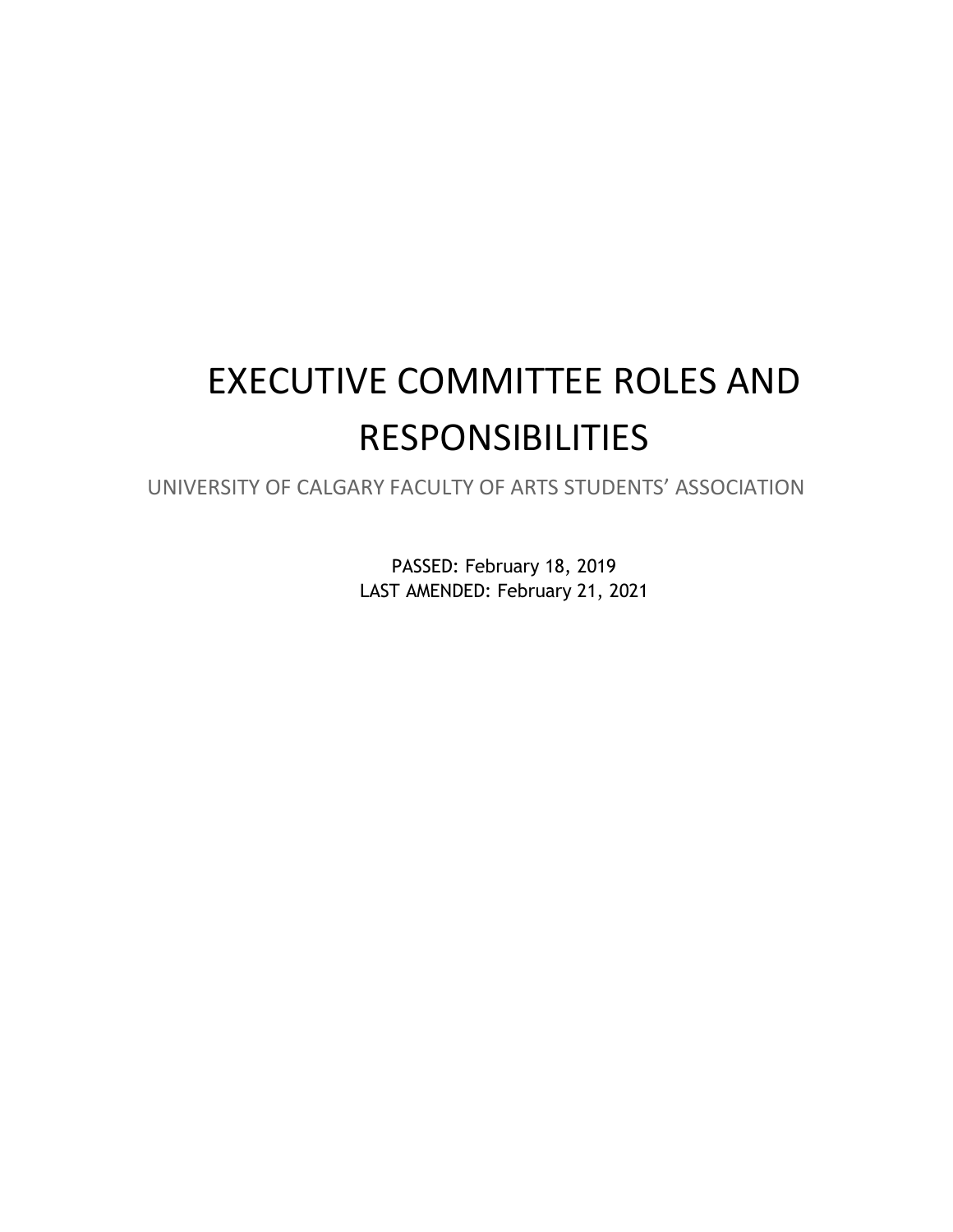

Table of Contents

*Purpose Scope Preamble Board of Directors ("Executive Committee")* President Vice President, Academic Vice President Communications Vice President Events Treasurer & Vice President Operations & Finance *Termination Vacancies Amendments*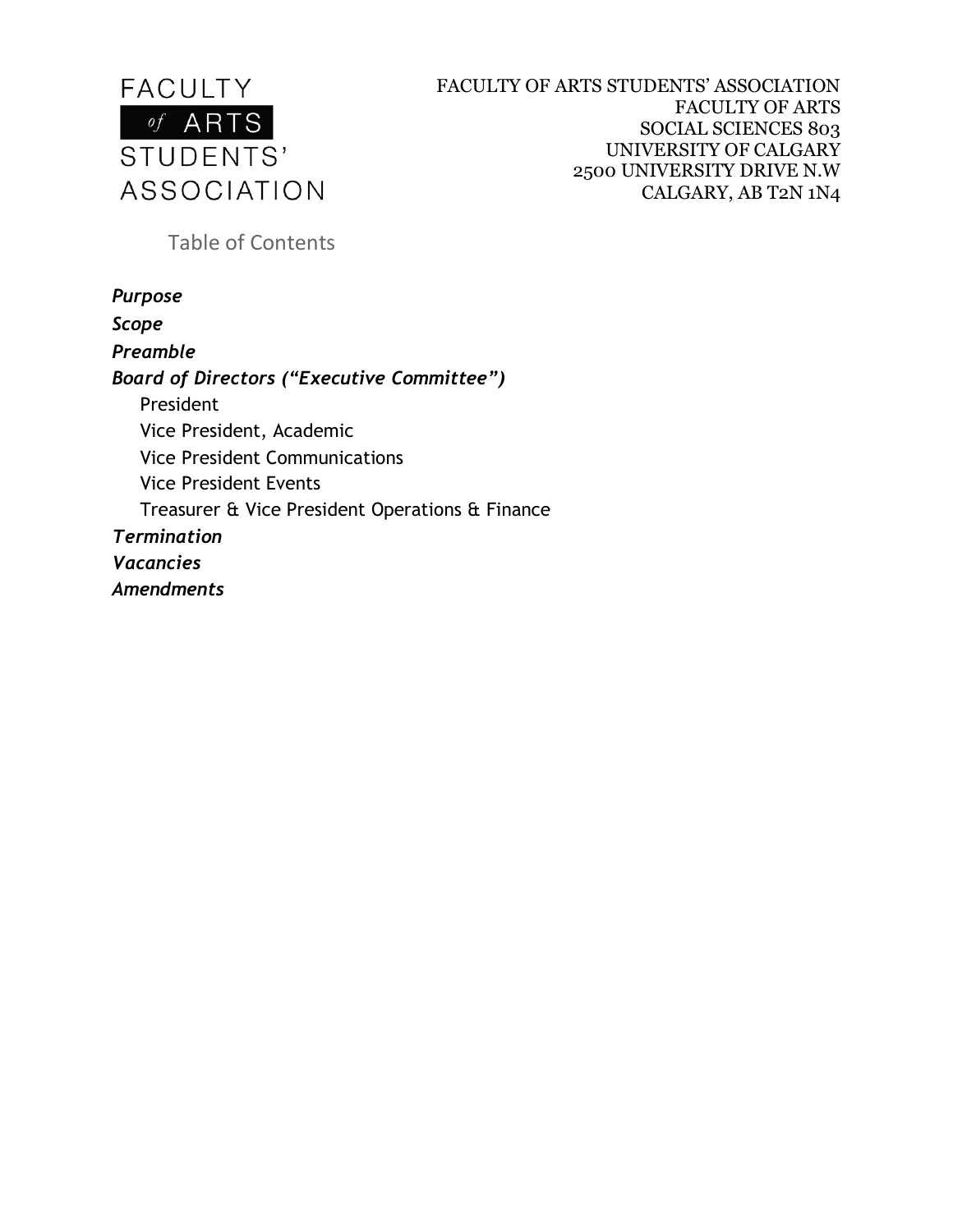

Purpose

This policy serves to reiterate and expand upon the Association Bylaw by establishing a detailed record of the expectations and duties of the Executive Committee and each member thereof.

This policy provides these requirements and expectations with the intention of ensuring vital operations are managed, that the workload of the management of the Association is distributed equitably, that the Association Executives are held to account, as well as with the intention of educating and guiding Executives in their role.

Scope

This policy applies to all members of the Executive Committee: i.e., the President, and the Vice Presidents of the Association.

The sections of this policy named for positions (i.e., Articles III through VIII) apply only to the positions for which they are named.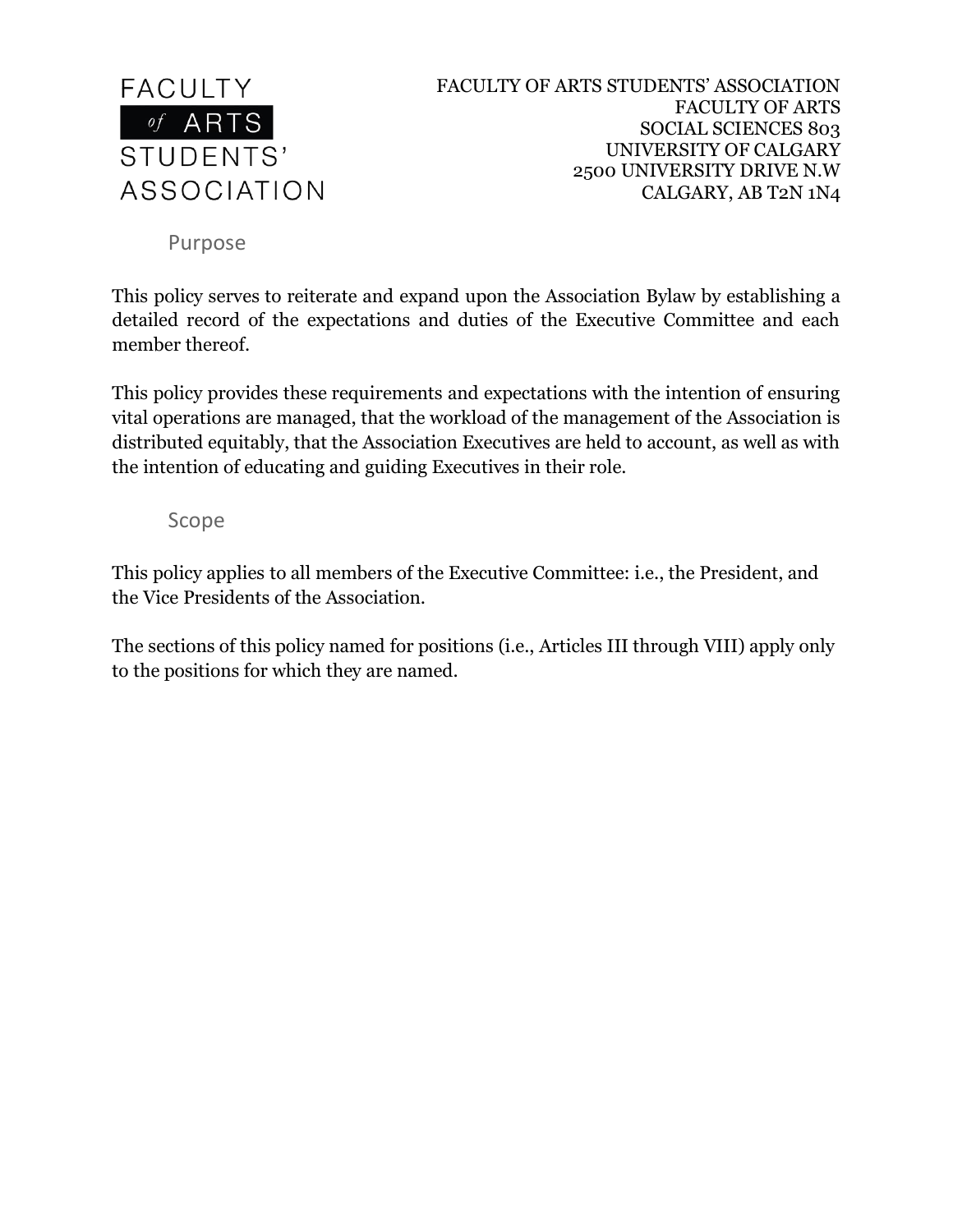

Preamble

**WHEREAS** the Association Bylaw establishes the Executive Committee as the Board of Directors…

**WHEREAS** the Association Bylaw calls for a Terms of Reference document that establishes the fundamental duties of the Executive Committee and its Members…

**WHEREAS** the Association Bylaw and the Association Elections Policy prescribe the procedures by which the Executive Committee members shall be elected annually...

and **RECOGNIZING** that the Association Bylaw remains the highest governing policy authority of the Association…

**THEREFORE** The Association enacts the following…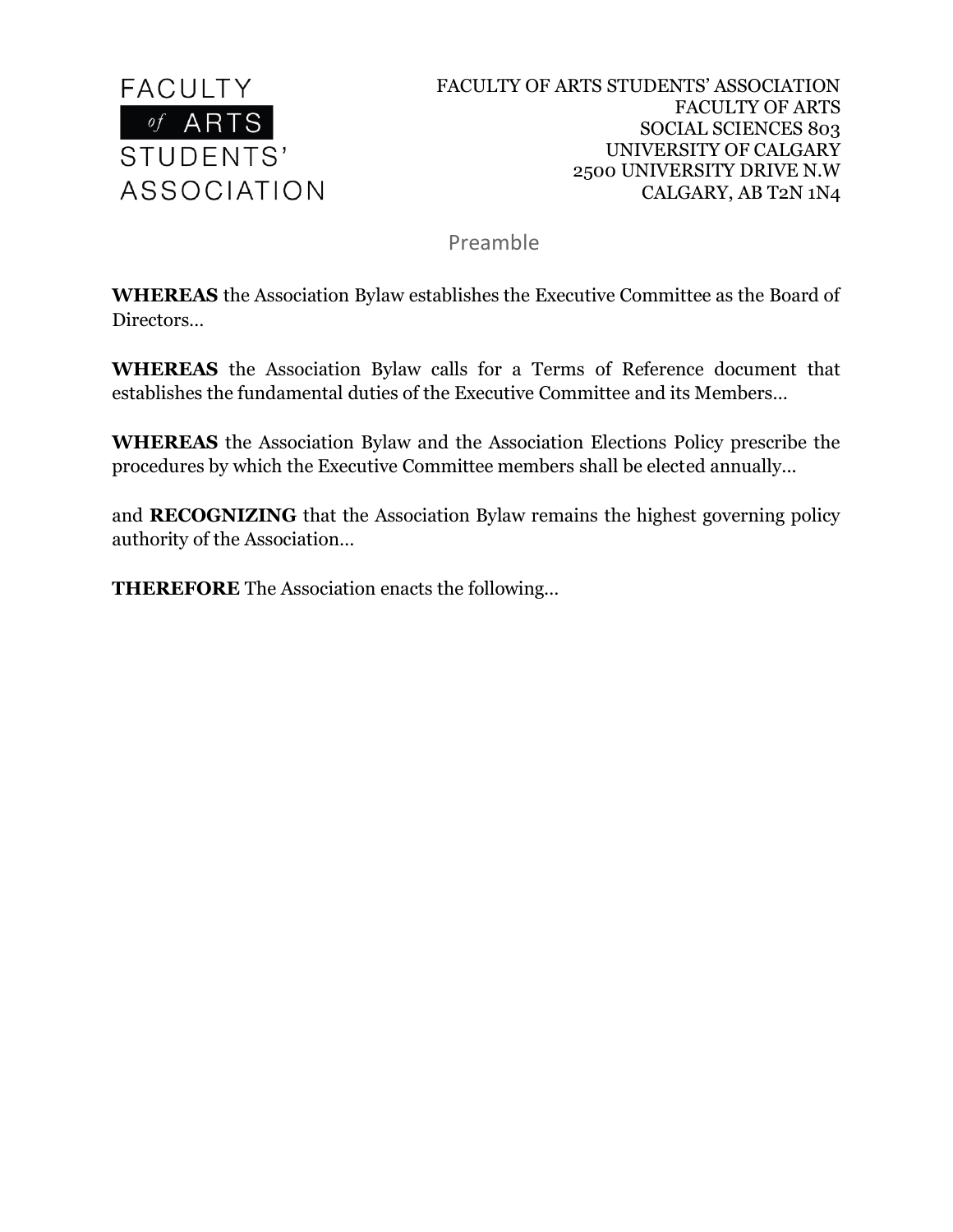# **FACULTY**  $\overline{of}$  ARTS STUDENTS' ASSOCIATION

- **I.** The Executive Committee
	- 1. The Executive Committee shall:
		- a. Be comprised of the President and Vice-Presidents elected by the Association;
		- b. Subject to the bylaws, policies and/or directions given it by majority vote at any properly called and constituted meeting of the Council, have full control and management of the affairs of the Association;
		- c. Ensure that the Association is acting in accordance with these bylaws;
		- d. Be accountable and available for support to members of the Association;
		- e. Represent the members of the Association, and all undergraduate Arts students in the Faculty of Arts at the University of Calgary to:
			- i. The University of Calgary;
			- ii. The administration and members of the Faculty of Arts;
			- iii. The Students' Union of the University of Calgary;
			- iv. Corporate partners and/or sponsors; and,
			- v. Other external organizations with whom the Association works.
		- f. Engage in a thorough transition and training period with their successor upon their election; and,
		- g. Fulfil any expanded duties as determined by a vote of the Association.
	- 2. Meetings of the Executive Committee shall be held as often as may be required, but at least once every month. Meetings of the Executive Committee shall be called by at least 10 days' notice in writing or via telephone or at the discretion of the president to each member of the Executive Committee.
	- 3. *S*pecial meetings of the Executive Committee shall be called upon receipt by the President of a written request from two or more members of the Association, detailing the reasons for the calling of the meeting. Special meetings of the Executive Committee shall be called by at least 5 days' notice in writing or via telephone to each member of the Executive Committee.
	- 4. Any four members of the Executive Committee shall constitute a quorum of the Executive Committee, and meetings may be held without notice if a quorum is present. Where quorum is not constituted, any business conducted shall be null and void.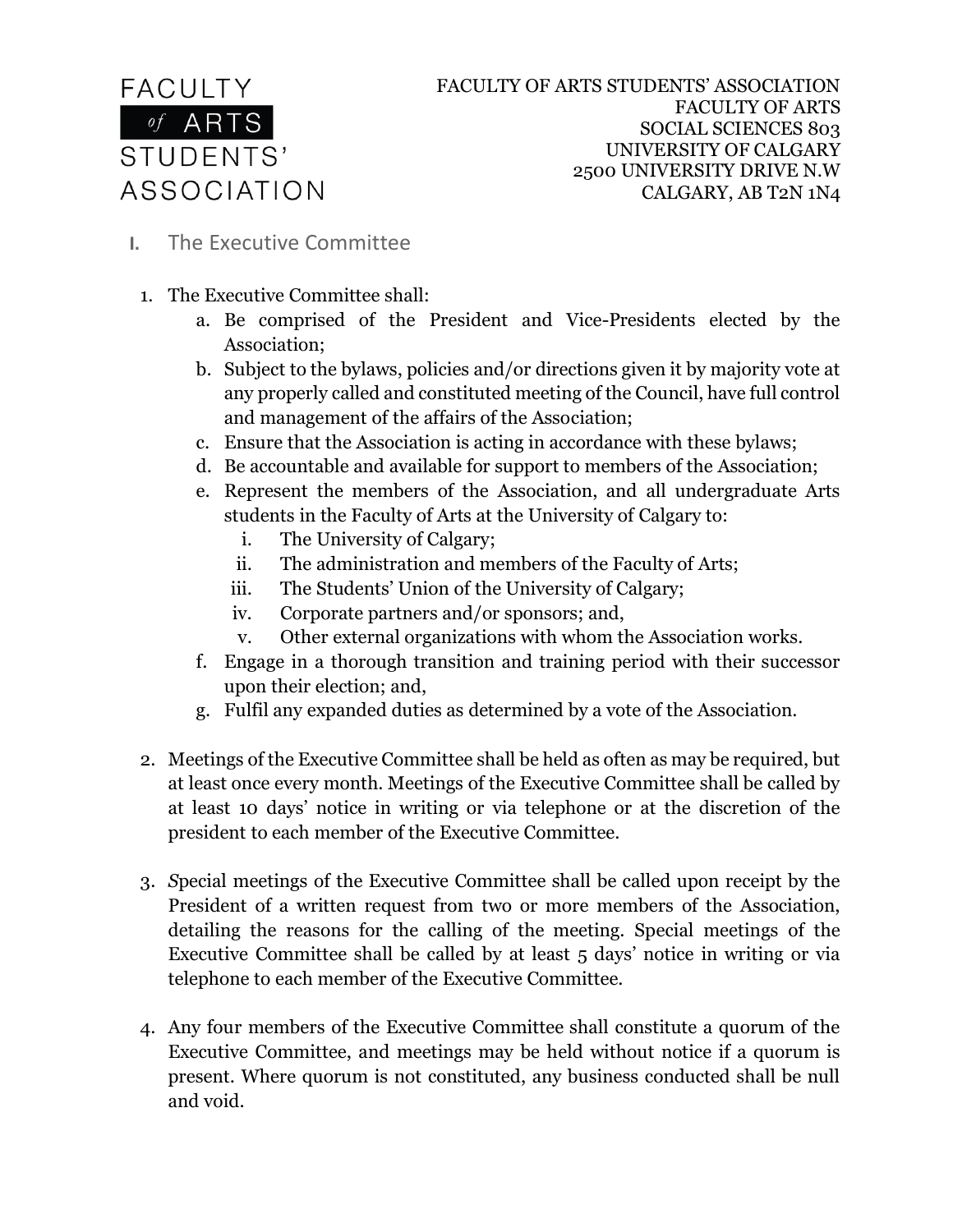

- 5. Additionally, all members of the Executive Committee shall:
	- a. Document all activities relevant to their roles in a comprehensive transition package;
	- b. Engage in a thorough transition and training period with their successor;
	- c. Fulfil any expanded duties as required within the Association policies;
	- d. Ensure the Association adheres to all Students' Union and University policies and procedures;
	- e. Provide mentorship to one or more Program Representatives/Councillors as part of an "executive mentorship" program, to provide guidance and direction for Councillors' duties within the Association; and,
	- f. Make themselves available to members of the Association to provide support, guidance and assistance as relevant to the Association's object.

#### **II. PRESIDENT**

- 6. The President shall:
	- a. Be the chief executive officer of the Association and Chairman of the Executive Committee;
	- b. Be ex-officio a member of all Committees within the Association;
	- c. Preside over and chair all meetings of the Association and of the Executive Committee. In their absence, a Vice-President shall preside at any such meetings. In the absence of both, a chair-person may be selected at the meeting to preside;
	- d. Be responsible for the general management and supervision of the affairs of the Association;
	- e. Oversee the activities and objectives of the Association;
	- f. Ensure that the Association fulfills all Students' Union, the University of Calgary Clubs Committee requirements for registration; and,
	- g. Fulfil the position of one of two designated bookers with the Students' Union, the University of Calgary, alongside the Vice President, Events; and,
	- h. Represent Arts Students to the Faculty Council, alongside the Vice President Academic.

# **III. VICE PRESIDENT, ACADEMIC**

- 7. The Vice President Academic shall:
	- a. Make themselves available to receive academic concerns from students within the Faculty of Arts;
	- b. Organize academic programming for the benefit of undergraduate students enrolled in the Faculty of Arts;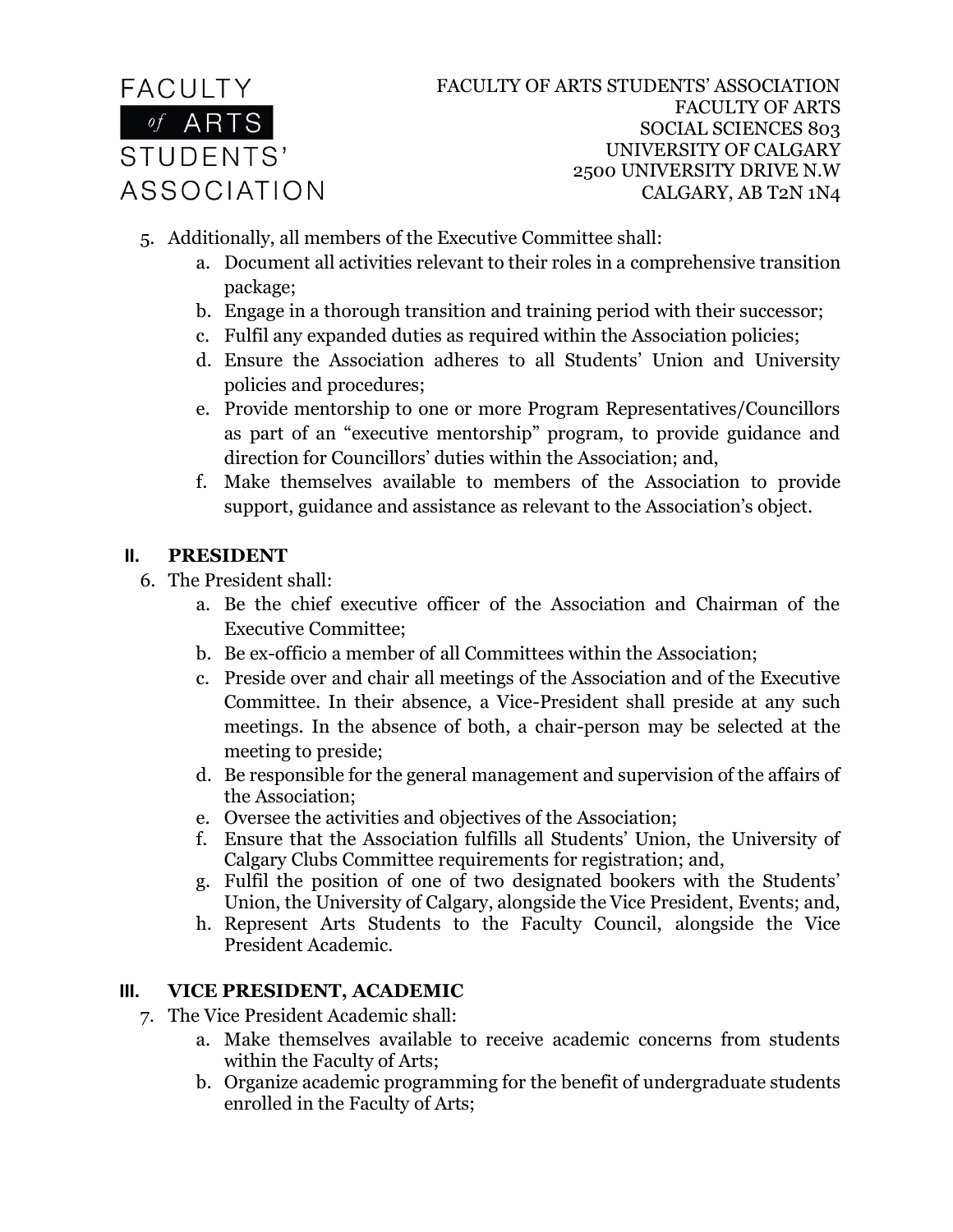**FACULTY**  $\overline{of}$  ARTS STUDENTS' **ASSOCIATION**  FACULTY OF ARTS STUDENTS' ASSOCIATION FACULTY OF ARTS SOCIAL SCIENCES 803 UNIVERSITY OF CALGARY 2500 UNIVERSITY DRIVE N.W CALGARY, AB T2N 1N4

- c. Work with the Vice-President Events to organise and execute an annual Arts Undergraduate Research Symposium;
- d. Liaise with the Faculty of Arts Administration, the Students' Union, and student organizations;
- e. Work closely with the Students' Unions Arts Representatives in assisting them with their advocacy work; and,
- f. Represent FASA within the Arts Faculty Council, alongside the President.

#### **IV. VICE PRESIDENT COMMUNICATIONS**

- 8. The Vice President Communications shall:
	- a. Develop an annual marketing and communications plan for the Association;
	- b. Maintain the online presence of the Association, including but not limited to a website and social media accounts;
	- c. Promote the Association, its events, and services to undergraduate students in the Faculty of Arts of the University of Calgary; and,
	- d. Oversee the design and production of promotional materials and use of the Association's branding materials.
- 9. The Vice President Communications shall:
	- a. Attend all meetings of the society and of the Executive Committee, and to keep accurate minutes of the same.
		- i. In case of the absence of the Vice President Communications, their duties shall be discharged by another member of the Executive Committee.
	- b. The Vice President Communicationsshall have charge of all the correspondence of the society and be under the direction of the President and the Board.
	- c. The Vice President Communications shall keep a record of all the members of the Association and their addresses and shall send notice of various meetings as required.
	- d. The Vice President Communications shall have custody and use of the Seal of the Association, which must be authenticated by the signature of the Vice President Communications and one other member of the Executive Committee.
- 10. Additionally, the Vice President Communications shall:
	- a. Manage the Association's "Street Team," to engage students in lowcommitment community-oriented activities with the Association and the University community;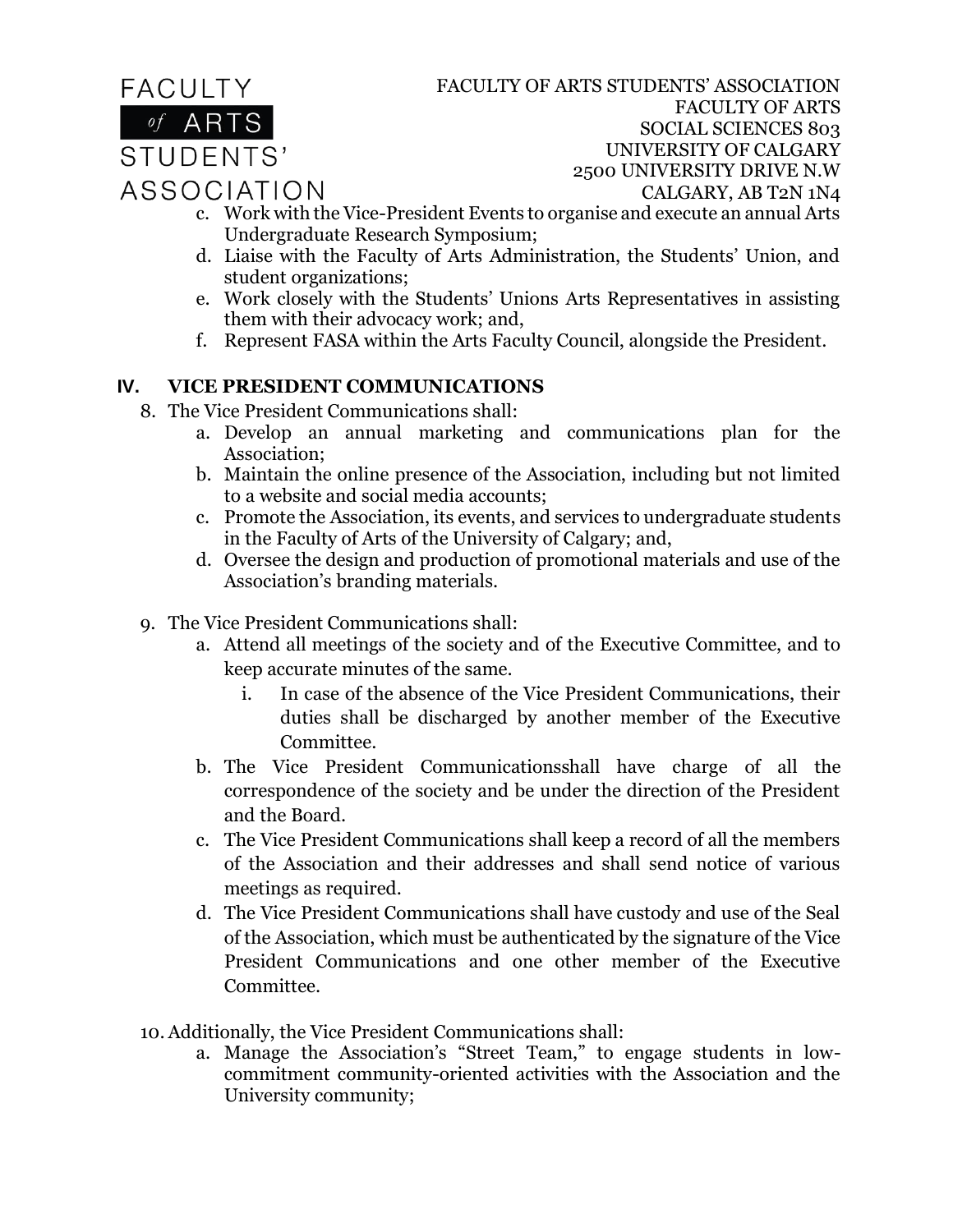

FACULTY OF ARTS STUDENTS' ASSOCIATION FACULTY OF ARTS SOCIAL SCIENCES 803 UNIVERSITY OF CALGARY 2500 UNIVERSITY DRIVE N.W CALGARY, AB T2N 1N4

b. Provide oversight of the promotion and marketing of Association events and activities in partnership with the Vice President Events;

#### **V. VICE PRESIDENT EVENTS**

- 11. The Vice President, Events shall:
	- a. Be responsible for the organization and coordination of social, charitable, and athletic events for members of the Association and assist other Vice-Presidents with events in their portfolios;
	- b. Work with the Vice-President, Operations and Finance to establish budgets for Association events;
	- c. Work with the Vice-President Communications to promote Association events;
	- d. Work with the Vice-President, Operations and Finance to source sponsors and external funding for Association events;
	- e. Fulfil the position of one of two designated bookers with the Students' Union, alongside the President; and,
	- f. Create and chair ad-hoc committees for the purpose(s) of organizing Association events.

# **VI. TREASURER & VICE PRESIDENT OPERATIONS & FINANCE**

- 13. The Treasurer & Vice President Operations and Finance shall:
	- a. Be responsible for the general management of the Arts Students' Lounge, the FASA Office and any spaces or physical assets of the Association;
	- b. Chair the Policy Review & Amendment Committee.
- 14. The Treasurer & Vice President Operations and Finance shall:
	- a. Receive all monies paid to the society and be responsible for the deposit of the same in whatever Bank, Trust Company, Credit Union or Treasury Branch that the Executive Committee may order.
	- b. Properly account for the funds of the Association and keep such books as may be directed. He/she shall present a full detailed account of receipts and disbursements to the Executive Committee whenever requested and shall prepare for submission to the Annual General Meeting a statement, duly audited, of the financial position of the society and submit a copy of same to the Vice President Communications for the records of the society.
	- c. Create an annual budget plan for the Association and ensure Association expenditures align with this budget.
- 15. Additionally, the Treasurer & Vice President Operations and Finance shall: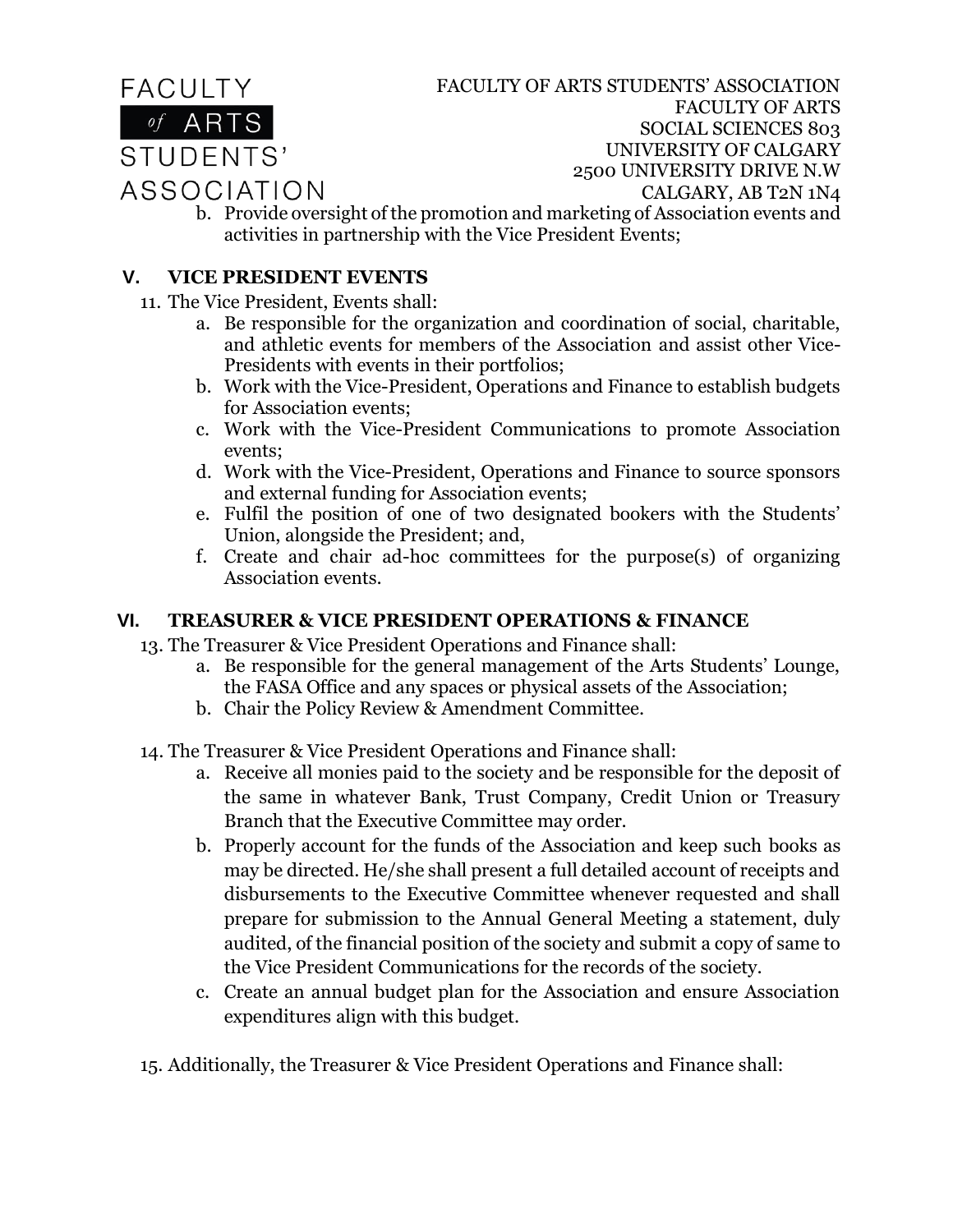**FACULTY** of ARTS STUDENTS' ASSOCIATION FACULTY OF ARTS STUDENTS' ASSOCIATION FACULTY OF ARTS SOCIAL SCIENCES 803 UNIVERSITY OF CALGARY 2500 UNIVERSITY DRIVE N.W CALGARY, AB T2N 1N4

- a. Lead the nomination, selection and provision procedures of Association Awards, which shall be further defined and mandated in a separate policy, but including at minimum:
	- i. The Representative of the Year Award
	- ii. The Association Builder's Award(s)
	- iii. The Leon the Frog Award
- b. Ensure current and accurate records of the Association policies and financial status are readily available on the Association's website by collaborating with the Vice President Communications.
- 16. Additionally, the Treasurer & Vice President Operations and Finance shall:
	- a. Be responsible in developing and executing sponsorship strategies;
	- b. In cooperation with the Executive Committee, pursue funding, sponsorship, grants, gifts in kind, and other related opportunities for Association activities;
	- c. Liaise with the Faculty of Arts administration in collaboration with the President;
	- d. Work with the Vice-President Events to source funding and donations for charitable activities as needed; and,
	- e. Ensure that the Association fulfills all Students' Union, the University of Calgary Clubs Committee requirements and guidelines for registration with the Union.

# **VII. TERMINATION**

A member of the Executive Committee who wishes to resign from their position may do so by provision of two weeks' notice to the Council.

- a. Upon receipt of the Executive's intention to resign, the vacancy shall be filled by the procedures laid out in Article X of this policy.
- 17. If a member of the Executive Committee is to be terminated, it may only be for the reason(s) of:
	- a. Misconduct per the Association's Code of Conduct, or for breach of any applicable Students' Union or University of Calgary policy or municipal, provincial or federal law(s); and/or,
	- b. Prolonged and unexcused negligence of duty.
- 18.In the event that a member of the Executive Committee has failed to uphold the duties of their position or abide by the Code of Conduct and/or other applicable policies and legislation, their term in their Executive role and active membership in the Association may be terminated by: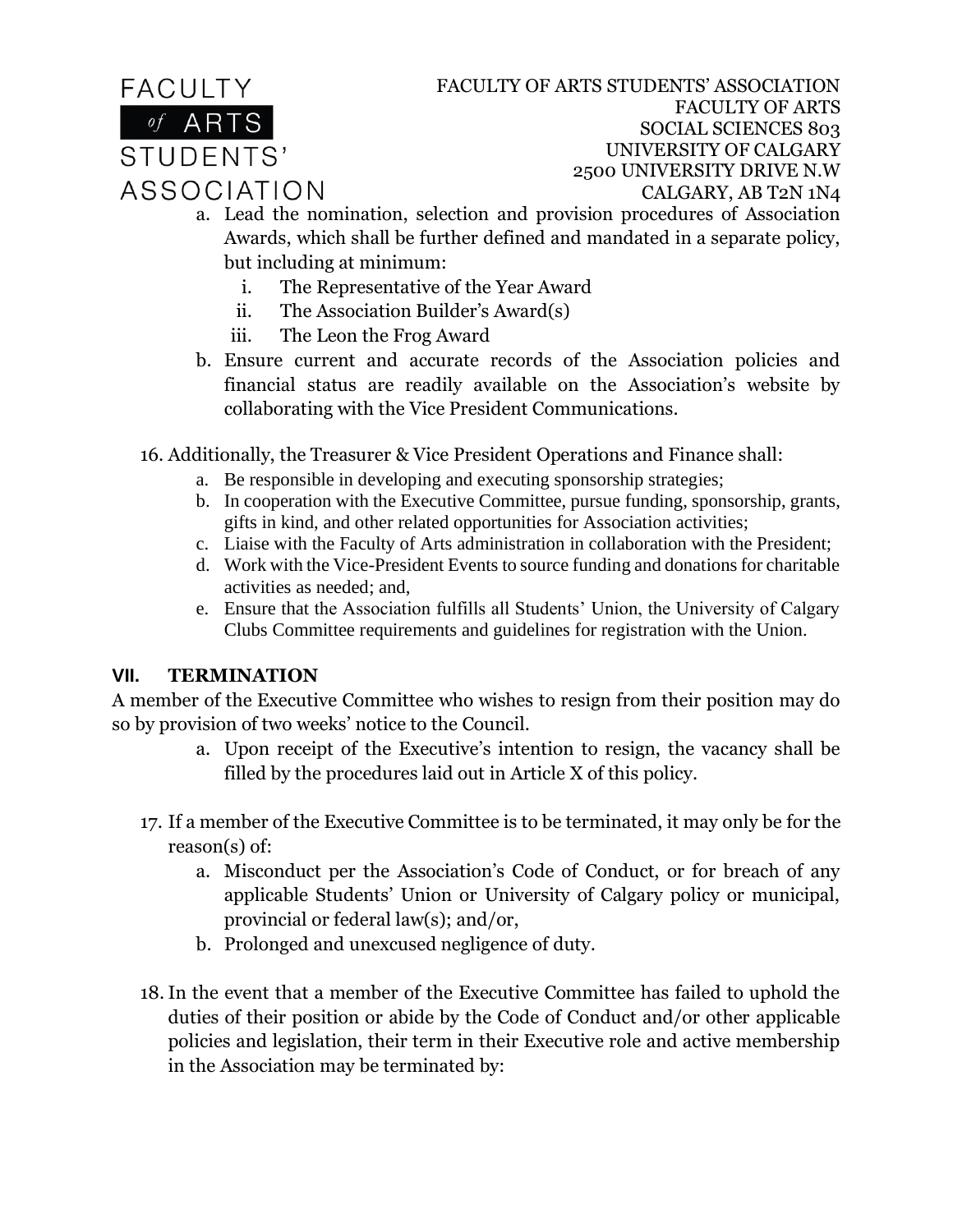

FACULTY OF ARTS STUDENTS' ASSOCIATION FACULTY OF ARTS SOCIAL SCIENCES 803 UNIVERSITY OF CALGARY 2500 UNIVERSITY DRIVE N.W CALGARY, AB T2N 1N4

- i. Supermajority vote of the Executive Committee, with appeals to the Council
- ii. Supermajority vote of the Council
- 19. Upon the termination of the Executive's term, the role shall be filled as appropriate per Article X.

# **VIII. VACANCIES**

- 20. Notwithstanding Articles  $X(21)$  and  $X(22)$ , if a position on the Executive Committee becomes vacant within one month or less until the Annual General Meeting of the Association, the position will remain vacant until a new candidate can be duly elected at the Meeting.
- 21. In the event of the vacancy of the role of one of the Vice Presidents:
	- a. The Executive Committee shall accept applications to the position for a period of two weeks ("the application period") from general members of the Association who are eligible for the position per the Elections Policy;
	- b. After the end of the application period, the Executive Committee shall review all applications duly before interviewing and selecting:
		- i. If 1-3 applications are received: all candidates;
		- i. If 4-5 applications are received: 3 candidates;
		- ii. If 6-10 applications are received: 4 candidates;
		- iii. If 11+ applications are received: 5 candidates.
	- c. Upon the conclusion of the interview and selection process of Article X(21)(b), the Executive Committee shall vote for one of the selected candidates. The candidate receiving the highest number of votes from the Executive Committee shall assume the vacant Vice President role until the next Annual General Meeting of the Association.
- 22.In the event of a vacancy of the role of President:
	- a. The Executive Committee shall accept applications to the position for a period of two weeks ("the application period") from general members of the Association who are eligible for the position per the Elections Policy;
	- b. After the end of the application period, the Executive Committee shall review all applications duly before interviewing and selecting:
		- i. If 1-3 applications are received: all candidates
		- ii. If 4-5 applications are received: 3 candidates